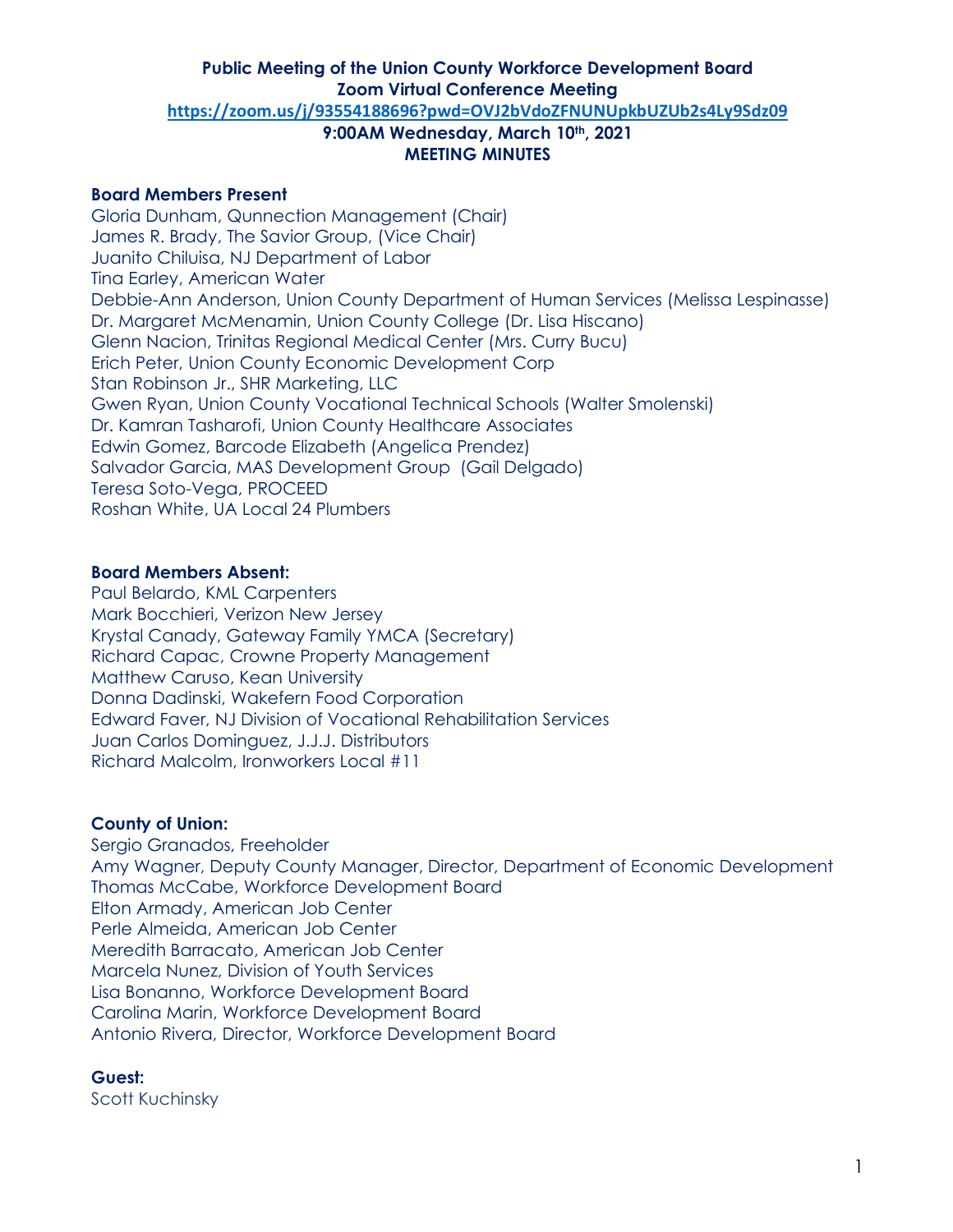## I. **Call to Order & Welcome**

The meeting was called to order by **Gloria Durham**, Chairwoman, Workforce Development Board, at 9:00AM.

## II. **Pledge of Allegiance**

The Pledge of Allegiance to the flag of the United State of America was recited.

## III. **Open Public Meetings Act**

The Open Public Meetings Act Statement below was read by **Lisa Bonanno** into the record:

PURSUANT TO THE REQUIREMENTS OF N.J.S.A. 10:4-10 OF THE OPEN PUBLIC MEETINGS ACT, ADEQUATE NOTICE OF THIS MEETING OF THE UNION COUNTY WORKFORCE DEVELOPMENT BOARD HAS BEEN GIVEN BY MAILING THE YEAR 2020 ANNUAL MEETING SCHEDULE TO THE NEWSPAPERS CIRCULATING WITHIN THE COUNTY OF UNION AND DESIGNATED TO RECEIVE SUCH NOTICE, AND BY POSTING THE YEAR 2020 ANNUAL MEETING SCHEDULE IN THE COUNTY COURT HOUSE, THE UNION COUNTY WORKFORCE DEVELOPMENT BOARD WEBSITE, AND BY FILING THE YEAR 2020 ANNUAL MEETING SCHEDULE WITH THE OFFICE OF THE COUNTY CLERK.

FURTHERMORE, ADEQUATE NOTICE OF THE LOCATION OF THIS MEETING HAS BEEN GIVEN BY PROVIDING AT LEAST FORTY-EIGHT HOUR NOTICE TO THE NEWSPAPERS CIRCULATING WITHIN THE COUNTY OF UNION AND DESIGNATED TO RECEIVE SUCH NOTICE AND BY POSTING THE SAID NOTICE AT LEAST FORTY-EIGHT HOURS PRIOR TO THIS MEETING IN THE COURT HOUSE, THE UNION COUNTY WORKFORCE DEVELOPMENT BOARD WEBSITE, AND BY FILING THE NOTICE AT LEAST FORTY-EIGHT HOURS IN ADVANCE OF THIS MEETING WITH OFFICE OF THE COUNTY CLERK.

THE OPEN PUBLIC MEETINGS ACT STATEMENT SHALL BE ENTERED IN FULL IN THE MINUTES OF THIS MEETING.

## IV. **Roll Call**

**Lisa Bonanno** conducted the roll-call of the UCWDB members in attendance. Union County employees present and guests were acknowledged on the record, as reflected on page one of these minutes.

## V. **Approval of the Minutes**

The minutes of the November 6<sup>th</sup>, 2020 and December 9<sup>th</sup>, 2020 meetings were presented for a vote.

**Dr. Kamran Tasharofi** made a motion to approve the meeting minutes for November 6th and December 9th 2020. **James Brady** seconded the motion. The motion was approved unanimously.

## VI. **Election of Officers**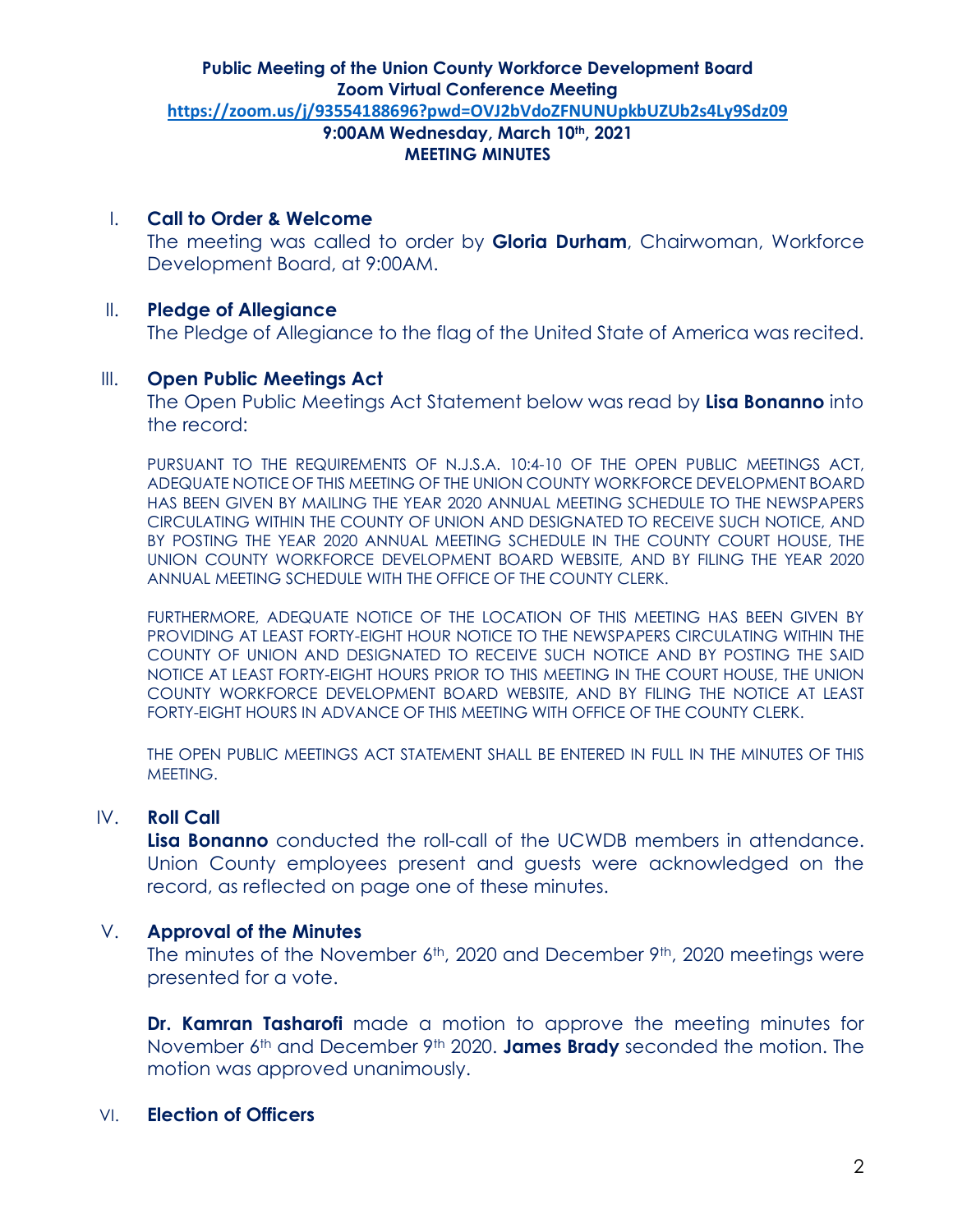Chairwoman Gloria Durham presented the nominations for the new Workforce Development Board officers. Nominations included James R. Brady – Chair, Dr. Kamran Tasharofi – Vice Chair and Krystal Canady – Secretary. Motion was requested to appoint new officers to the Union County Workforce Development Board.

**Erich Peter** made a motion to approve the nomination of new board officers. **Stan Robinson Jr** seconded the motion. The motion was approved unanimously.

Former Chairwoman, Gloria Durham, expressed her gratitude and stated what an honor it had been to chair the Workforce Development Board during these challenging times due to the Covid-19 pandemic. She shared her passion and continued commitment to help Union County residents gain employment.

New Chairman James Brady thanked her for her service and officially chaired the meeting.

## VII. **Budget & Expense Report**

Tom McCabe presented the updated Budget and Expense Report for Program Year 2019, as of February 28<sup>th</sup> 2021, for both the Workforce Innovation and Opportunity Act (WIOA) in the form attached hereto.

Tom McCabe presented the close out Budget and Expense Report for WorkFirst New Jersey (WFNJ) for Program Year 2019 which ended on December 31st 2020 in the form attached hereto. In comparing Program Year 2018 and Program 2019 it was determined the UCWDB had a market improvement on the funding that was rescinded to the state.

Tom McCabe reviewed the updated Budget and Expense Report for Program Year 2020, as of February 28<sup>th</sup> 2021, for both the Workforce Innovation and Opportunity Act (WIOA) and WorkFirst New Jersey (WFNJ) in the form attached hereto.

#### VIII. **Resolutions of the Union County Workforce Development Board**

Director Rivera apologized stating that due to time constraints he was unable to present the unemployment claims filed by Union County residents. Director Rivera transitioned the discussion to review the resolutions that required board action.

#### **BOARD ACTION**

**Resolution No. 2021-01:** Resolution Of The UCWDB Awarding A Contract For The Provision Of Affiliated American Job Center Operator For Career Services To WIOA Adult And Dislocated Workers.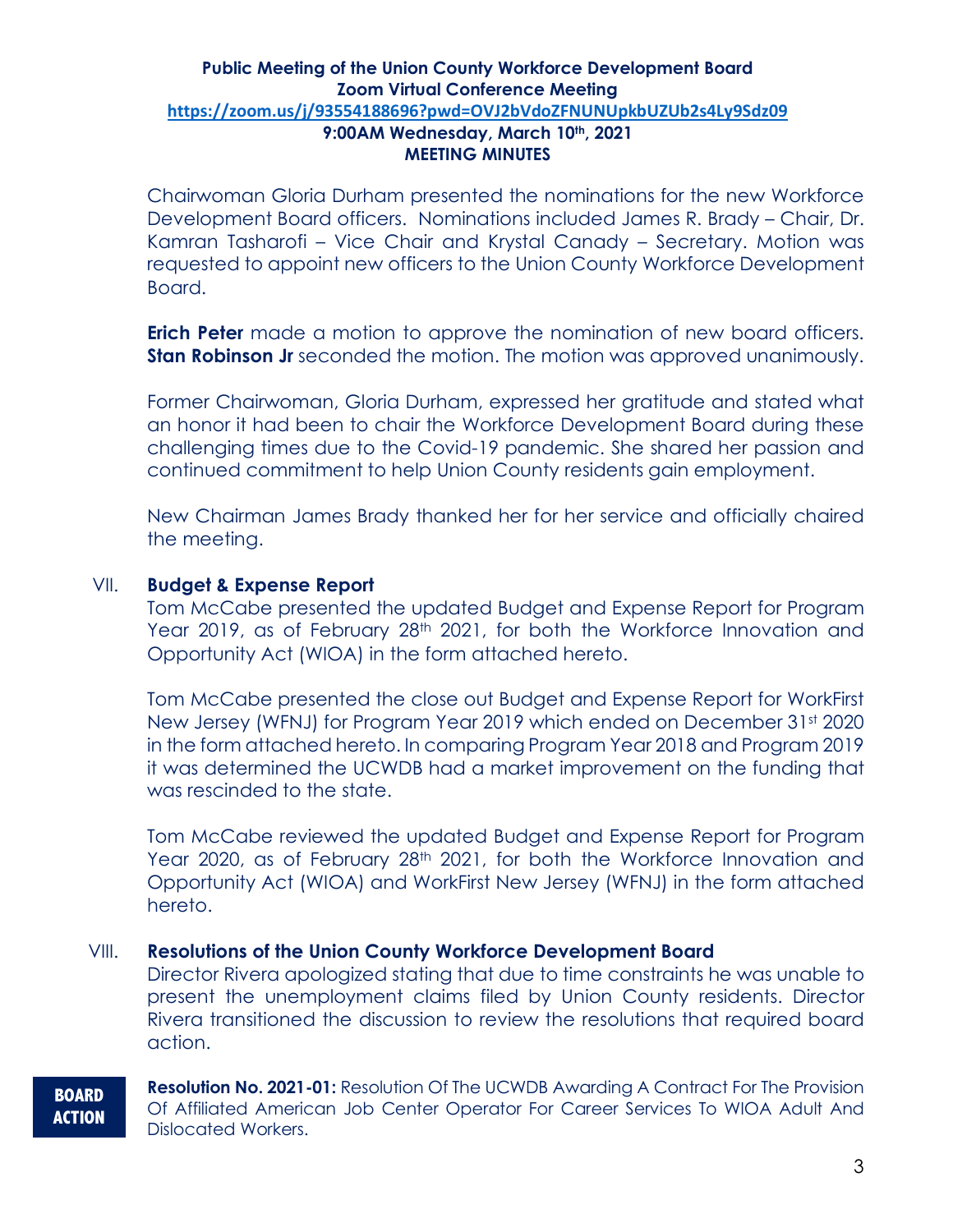Union County College (UCC) was awarded a contract to operate its Workforce Innovation Business Center which provide services such as Soft Skills, On the Job Training, and occupational training to Adult and Dislocated Workers throughout the county. Union County College was the only applicant for this service which will operate from January 1st 2021 through December 31st 2021.

**Chairman James Brady** requested motion to approve **Resolution No. 2021-01. Teresa Soto Vega** made a motion to approve Resolution **No. 2021-01. Stan Robinson Jr.**  seconded the motion. The motion to approved unanimously.

**Dr. Kamran Tasharofi, Dr Lisa Hiscano,** and **Tina Earley** abstained from voting on **Resolution No. 2021-01**.

**Resolution No. 2021-02**: Resolution Of The UCWDB Awarding A Contract To Provide Evening Training In Internet And Computing Core (IC3) Certification And Microsoft Office Certification Programs To Underemployed And Incumbent Workers for the purpose of awarding a contract to Plainfield Public Library and Elizabeth Public Library.

**Chairman James Brady** requested motion to approve **Resolution No. 2021-02. Dr. Kamran Tasharofi** made a motion to approve Resolution **No. 2021-02. Teresa Soto Vega**  seconded the motion. The motion to approved unanimously.

**Resolution 2021-03:** Resolution of The UCWDB Authorizing The Use Of Competitive Contracting Procedures For The Procurement Of Affiliated American Job Center Operators For WFNJ Services.

**Chairman James Brady** requested motion to approve **Resolution No. 2021-03. Erich Peter**  made a motion to approve Resolution **No. 2021-03. Dr. Kamran Tasharofi** seconded the motion. The motion to approved unanimously.

**Resolution 2021-04:** Resolution Of The UCWDB Authorizing The Use Of Competitive Contracting Procedures For The Procurement Of An Affiliated American Job Center Site Operator For The WIOA Simon Youth Academy.

**Chairman James Brady** requested motion to approve **Resolution No. 2021-04. Tina Earley**  made a motion to approve **Resolution No. 2021-04. Gloria Durham** seconded the motion. The motion to approved unanimously.

**Walt Smolenski** abstained from voting on **Resolution No. 2021-04.**

**Resolution 2021-05:** Resolution of the UCWDB Authorizing Competitive Contracting Procedures for the Procurement of An Affiliated AJC Site Operator for Career Services to WIOA Adult and Dislocated Workers for the Workforce Innovation Business Center.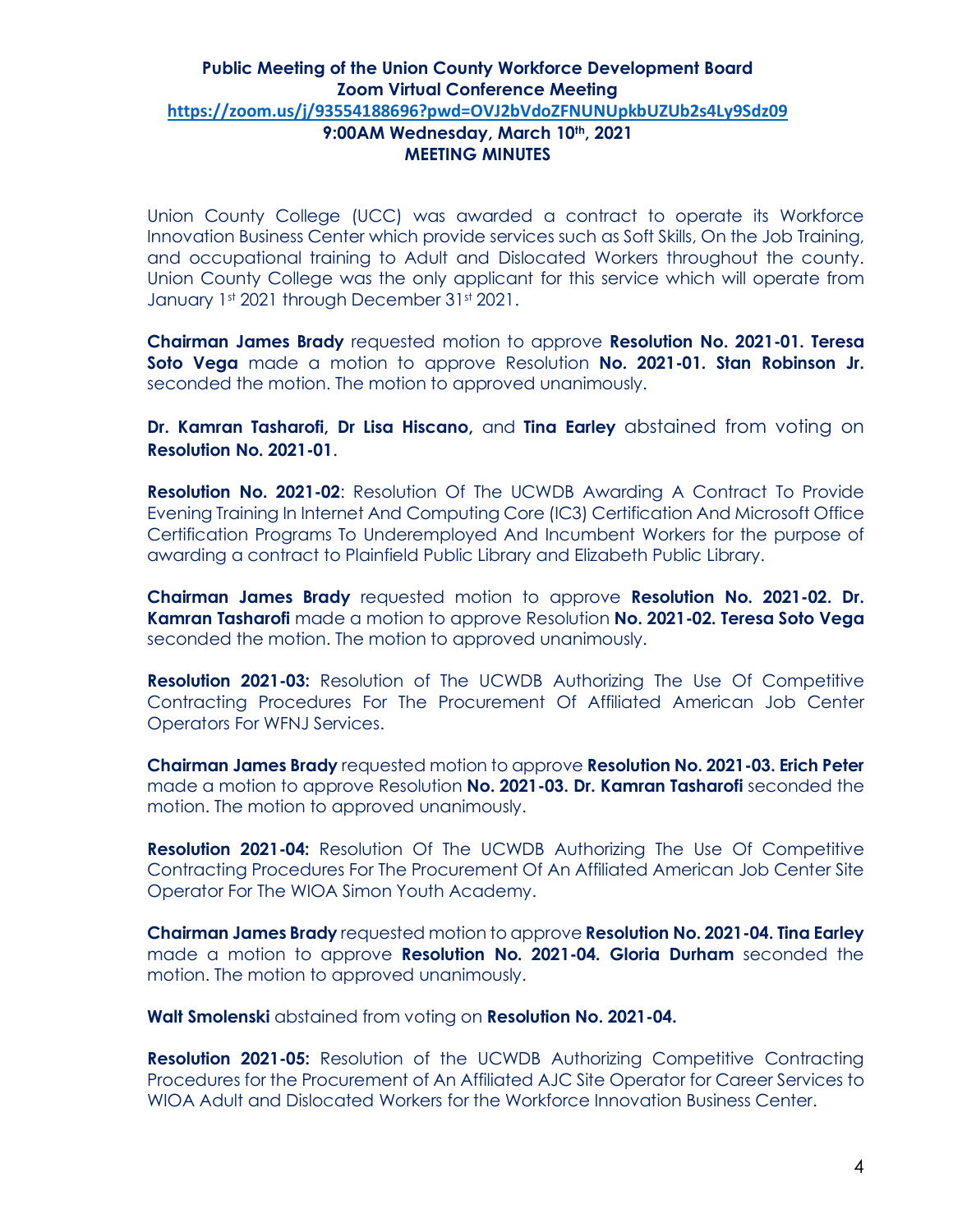**Chairman James Brady** requested motion to approve **Resolution No. 2021-05. Dr. Kamran Tasharofi** made a motion to approve Resolution **No. 2021-05. Teresa Soto Vega**  seconded the motion. The motion to approved unanimously.

**Dr. Lisa Hiscano** abstained from voting on **Resolution No. 2021-05.**

**Resolution No. 2021-06:** Resolution Of The UCWDB Authorizing Modifications PY 2020 Union County Workforce Development Area Budget for the purpose of incorporating Workforce Learning Link funds and transferring funds into the rent budget accounts.

**Chairman James Brady** requested motion to approve **Resolution No. 2021-06. Stan Robinson Jr.** made a motion to approve **Resolution No. 2021-06. Teresa Soto Vega** seconded the motion. The motion to approved unanimously.

**Resolution No. 2021-07:** Resolution Of The UCWDB Authorizing Modifications to the PY2019 Union County Workforce Development Area Budget for the purpose of transferring funds in the Rent Budget Accounts for the months of April through June.

**Chairman James Brady** requested motion to approve **Resolution No. 2021-07. Dr. Kamran Tasharofi** made a motion to approve Resolution **No. 2021-07. Erich Peter**  seconded the motion. The motion to approved unanimously.

#### IX. **American Job Center Report**

*The report submitted by AJC Director Elton Armady is attached these minutes.*

## X. **Old Business**

*No old business was discussed.*

## XI. **New Business**

*No new business was discussed.*

#### XII. **Public Comments**

Commissioner Sergio Granados thanked Former Chairwoman, Gloria Durham, for an amazing job and her commitment to the Workforce Development Board and welcomed the new officers.

Deputy County Manager, Amy Wagner, echoed Commissioner Granados sentiments regarding the former and new Workforce Development Board officers. In addition, Mrs. Wagner inquired about services to unemployment claimant who are not able to access assistance at the Unemployment call centers.